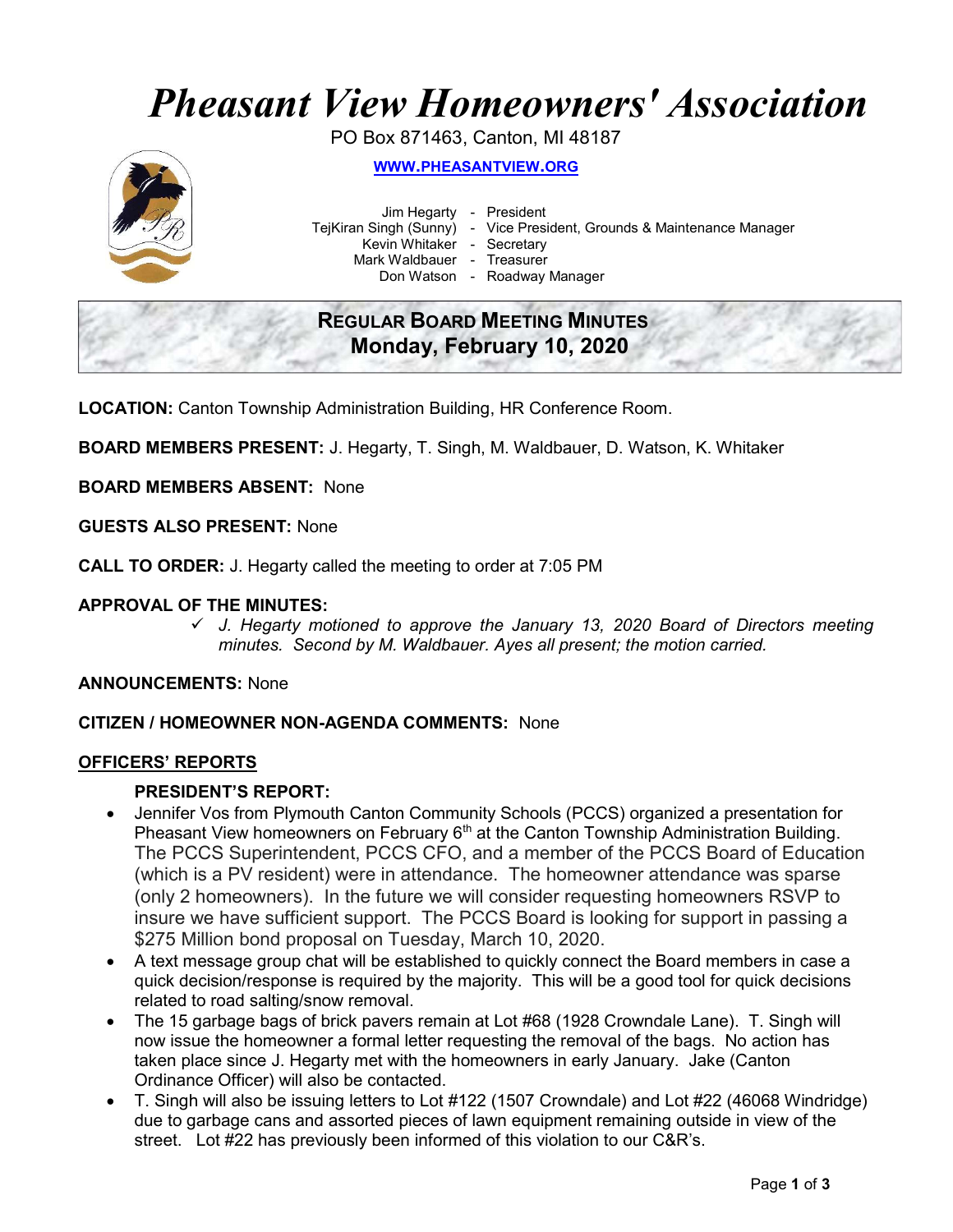- ZDF Update Questions have now been accumulated from the Board. J. Hegarty to issue the questions to Tracy Danner-Bond (ZDF) and request a meeting.
	- $\checkmark$  T. Singh motioned to approve Presidents Report. Second by M. Waldbauer. Ayes all present; the motion carried.

# VICE PRESIDENT'S REPORT:

- T. Singh raised a concern that he believes streetlights would be beneficial at the intersections (9 intersections within PV). This issue was previously raised by a homeowner several years ago. DTE was contacted at that time and they do offer a plan but with the cost of the lamps and the electrical usage it was over \$10K annually. This assumes DTE would finance the project over a 5-year time period. T. Singh will investigate if any grants are offered by the township to help cover the cost of the project.
	- $\checkmark$  J. Hegarty motioned to approve Vice Presidents Report. Second by D. Watson. Ayes all present; the motion carried.

### SECRETARY'S REPORT:

No report.

# TREASURER'S REPORT:

- 50 homeowners (31%) have already paid their 2020 assessment. Four homeowners have paid via PayPal. The 2020 assessment is due March 1, 2020.
- The Workers Compensation rebate of \$433.00 was received in January for the 2019 insurance coverage.
	- $\checkmark$  J. Hegarty motioned to approve the Treasurer's Report. Second by T. Singh. Ayes all board members present; the motion carried.

#### DIRECTOR and COMMITTEE REPORTS

#### ROADWAY MANAGER'S REPORT:

- D. Watson was introduced to the PRRMA Board on January  $14<sup>th</sup>$  as our new representative.
- PRRMA is moving forward to address the sidewalks in the early spring. K. Whitaker placed the developed list of needed sidewalk repairs for Pheasant View, in a folder on drop box.
- D. Watson notified Seasonal Property Management (snow removal contractor) that multiple areas of the sub were damaged by the snowplow. Seasonal recognizes their responsibility to repair these areas in the Spring. J. Hegarty will create an announcement to the homeowners that the Board should be notified if they have incurred plow damage to their property. The Board is requesting an email with pictures of the damage for submittal to Seasonal Property Management.
- PRRMA's next meeting is February  $25<sup>th</sup>$

#### ARCHITECTURAL REVIEW COMMITTEE (ARC):

- No requests this month.
- J. Hegarty to follow up with the Southwick homeowner that has installed a wheelchair ramp and didn't make a request

#### SUBDIVISION COMMUNICATION COORDINATOR'S REPORT:

• Nothing to report

#### OLD BUSINESS:

 Fairways HOA President has reached out to the Board requesting the Mailboxes by Bob contact. K. Whitaker responded. They are contemplating installing standardized mailboxes within Fairways at Pheasant Run subdivision.